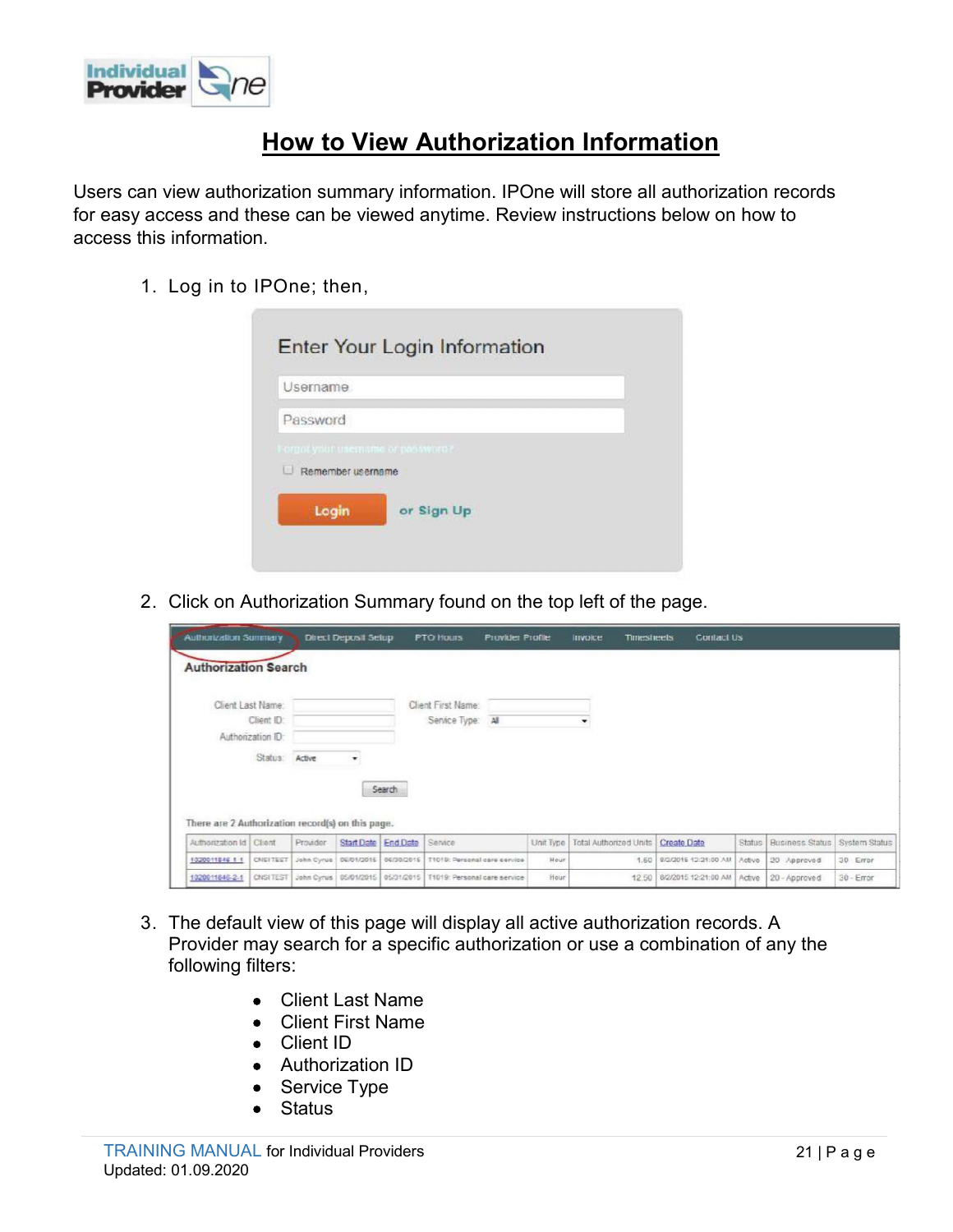

- 
- Authorization ID to review the detail within the authorization record.

|                                                   |                     |          |                                              |                               | 4. Once filters have been defined to help narrow down the results, click Search.                                                                                      |                   |                        |                                                 |                   |                                                  |              |
|---------------------------------------------------|---------------------|----------|----------------------------------------------|-------------------------------|-----------------------------------------------------------------------------------------------------------------------------------------------------------------------|-------------------|------------------------|-------------------------------------------------|-------------------|--------------------------------------------------|--------------|
|                                                   |                     |          |                                              |                               |                                                                                                                                                                       |                   |                        |                                                 |                   |                                                  |              |
|                                                   |                     |          |                                              |                               |                                                                                                                                                                       |                   |                        |                                                 |                   |                                                  |              |
|                                                   |                     |          |                                              |                               | 5. When the Authorization is found, click on the blue link in the first column under<br><b>Authorization ID</b> to review the detail within the authorization record. |                   |                        |                                                 |                   |                                                  |              |
|                                                   |                     |          |                                              |                               |                                                                                                                                                                       |                   |                        |                                                 |                   |                                                  |              |
| There are 2 Authorization record(s) on this page. |                     |          |                                              |                               |                                                                                                                                                                       |                   |                        |                                                 |                   |                                                  |              |
| Authorization Id<br>1020011846-1-1                | Client<br>CI SITEST | Provider | <b>Start Date</b><br>John Cyrus   06/01/2015 | <b>End Date</b><br>06/30/2015 | Service<br>T1019: Personal care service                                                                                                                               | Unit Type<br>Hour | Total Authorized Units | <b>Create Date</b><br>1.50 8/2/2015 12:21:00 AM | Status:<br>Active | Business Status   System Status<br>20 - Approved | 30 - Error   |
| 1020011846-2-1                                    |                     |          |                                              |                               | ONSITEST John Cyrus 05/01/2015 05/31/2015 T1019: Personal care service                                                                                                | Hour              |                        | 12.50 8/2/2015 12:21:00 AM                      | Active            | 20 - Approved                                    | $30 - Error$ |

**6.** This will take the user to the Authorization lefter that is sent to the IP each time and change in series is made. The authorization ID to review the detail within the authorization record.<br>
The series Authorization information about authorized services. The Authorization Detail page shows information found in the authorization letter that is sent to the IP each time a Change in services is made. This will take the user to the Authorization letter that is sent to the Peach finder and the authorization letter include  $\frac{1}{2}$  and  $\frac{1}{2}$  and  $\frac{1}{2}$  and  $\frac{1}{2}$  and  $\frac{1}{2}$  and authorization information.

| <b>Authorization Summary</b>        | <b>Direct Deposit Setup</b>  | <b>Provider Profile</b><br><b>PTO Hours</b> | Invoice<br><b>Timesheets</b>    |
|-------------------------------------|------------------------------|---------------------------------------------|---------------------------------|
| <b>Authorization Detail</b>         |                              |                                             |                                 |
| Authorization Details               |                              |                                             |                                 |
| Authorization Header Details        |                              |                                             |                                 |
| Admin ID:                           | 206 - ADSA-H                 | <b>Client Auth Entry Date:</b>              | 5/15/2015                       |
| <b>Reporting Unit ID:</b>           | 041                          | <b>Reporting Unit:</b>                      | ALTCEW/ELDER<br><b>SERVICES</b> |
| <b>System Status:</b>               | $30 -$ Error                 | <b>Business Status:</b>                     | 20 - Approved                   |
| Client - Provider<br>Relationship:  | Aunt/Uncle                   |                                             |                                 |
| Authorization Id:                   | 1020011846-1-1               | Unit Type:                                  | Hours                           |
| Service Type:                       | T1019: Personal care service | Unit Increment:                             | 15 minutes                      |
| Service Modifier 1:<br>Client Name: | CNSI TEST                    | Total Units in unit<br>increment:           | $6.00$ units                    |
| ProviderOne Client ID               | 201446428WA                  | <b>Authorized Units:</b>                    | 1.50 Hours                      |
| <b>Provider Name:</b>               | John Cyrus                   |                                             |                                 |
| Date Range:                         | 6/1/2015 - 6/30/2015         | Invoiced Units:                             | $0.00$ Hours                    |
| Last Modified:                      | 8/2/2015 12:21:00 AM         | Paid Units:                                 | 0.00 Hours                      |
| Date Created:                       | 8/2/2015 12:21:00 AM         | <b>Remaining Units:</b>                     | 1.50 Hours                      |
| <b>Created By:</b>                  | PPL SYSTEM                   | <b>Business Status:</b>                     | 20 - Approved                   |
| Place of Service:                   |                              | <b>System Status:</b>                       | $30 - Error$                    |
| Service Reason Code:                |                              |                                             |                                 |